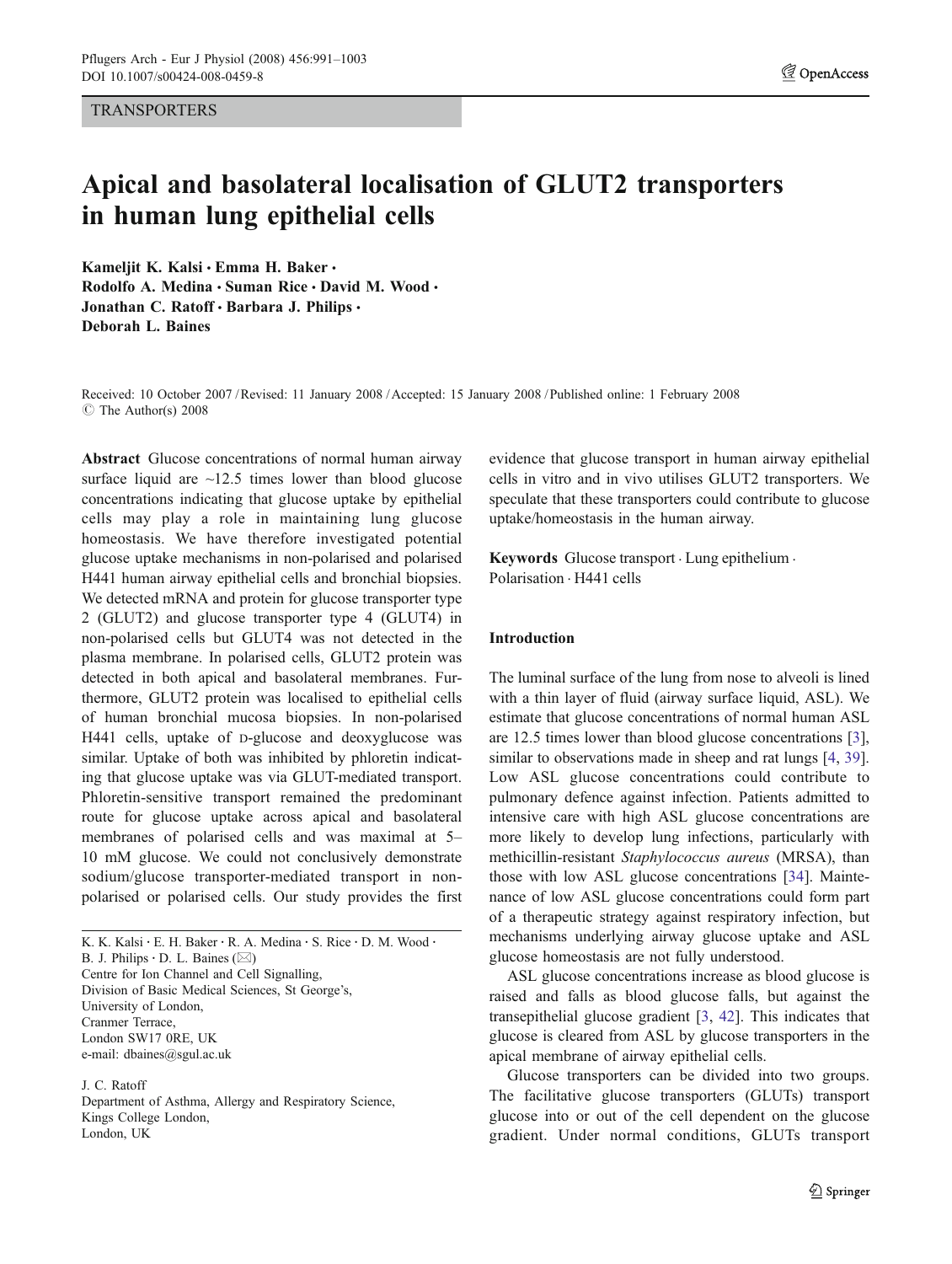glucose into the cell down its concentration gradient which is maintained by the rapid metabolism of glucose to glucose-6-phosphate as soon as it enters the cell. The sodium/glucose co-transporters (SGLT) require the cotransport of  $Na<sup>+</sup>$  and can utilise the transmembrane  $Na<sup>+</sup>$ gradient to drive concentrative glucose uptake [\[45\]](#page-12-0). Animal studies indicate that both transporter types are functionally expressed in respiratory epithelium. SGLT-1 mRNA, but not protein, was detected in rat and mouse whole lung tissue and rat alveolar type II pneumocytes [\[18](#page-11-0), [10](#page-11-0)]. Glucose removal from the lumen of fetal sheep and adult rat lungs was inhibited by the SGLT inhibitor phlorizin [[4,](#page-11-0) [38](#page-12-0)]. Phlorizin also caused a small depolarisation of bovine and sheep tracheal epithelium, implying SGLT activity [[40,](#page-12-0) [21](#page-11-0)]. GLUT1, GLUT2, GLUT4 and GLUT5 mRNA were detected in rat type II alveolar cells [[28\]](#page-12-0). We have also shown that GLUT1 and GLUT2 mRNA were present in human airway by PCR [\[41](#page-12-0)]. Glucose uptake by isolated guinea pig type II pneumocytes was inhibited by the GLUT-blocker phloretin [\[25](#page-11-0)]. However, glucose absorption from fluid filled adult rat lungs was not phloretin-sensitive [\[39](#page-12-0)], indicating that GLUT transport did not contribute to apical glucose absorption in the distal lung of this species.

The aim of this study was to elucidate mechanisms of glucose transport by human airway epithelial cells. We used immortalised cultured H441 cells, which derive from a papillary adenocarcinoma of the bronchiolar epithelium. When cultured at air interface, these cells form an absorptive epithelial monolayer, exhibit vectorial ion transport processes and have similar morphological and phenotypic characteristics to human bronchiolar epithelium [\[17](#page-11-0)]. Observations were then confirmed in intact human bronchial epithelium obtained at bronchoscopy.

# Materials and methods

# Cell culture

H441 cells obtained from the American Type Culture Collection (ATCC, Manassas, VA, USA) were cultured in RPMI-1640 media + 10% foetal bovine serum (FBS) (Invitrogen, UK); glucose (10 mM); L-glutamine (2 mM); sodium pyruvate (1 mM); insulin (10 μg/ml); transferrin (5 μg/ml); sodium selenite (7 ng/ml); penicillin (100 U/ml); and streptomycin (100 μg/ml). Non-polarised cells were grown in 12-well tissue culture plates. Polarised monolayers were produced by culturing cells for 7 days on permeable 4-µm pore polyester membrane supports (Transwells, Corning, MA, USA). The basolateral membrane was exposed to RPMI media [4% charcoal stripped serum; glucose (10 mM); dexamethasone (200 μM); 3,3′-5- Triiodothyronine (10 nM); L-glutamine (2 mM); sodium pyruvate (1 mM); insulin (10 μg/ml); transferrin (5 μg/ml); sodium selenite (7 ng/ml); penicillin (100 U/ml); and streptomycin  $(100 \mu g/ml)$ ] and the apical membrane was at air interface. The day before the experiment, cells were washed with glucose-free RPMI media and incubated in medium with the required glucose concentration.

### Glucose uptake experiments

Cultured cells were washed twice with glucose-free transport medium [15 mM HEPES buffer (pH 7.6), 135 mM NaCl, 5 mM KCl, 1.8 mM CaCl<sub>2</sub> and 0.8 mM  $MgCl<sub>2</sub>$ ] to remove culture medium, then incubated for 15 min at room temperature in the same solution to deplete the cells of intracellular glucose  $(\pm$  inhibitors).

Uptake experiments were performed as described previously [\[32](#page-12-0)]. In non-polarised cells, the experiment was initiated by replacing the medium with 0.5 ml transport medium containing 1.0 μCi of radiolabelled glucose or glucose analogue plus 10 mM of non-radiolabelled equivalent glucose or glucose analogue (tracer mix), followed by incubation at room temperature for 10 min. Preliminary experiments indicated that uptake was linear between 0 and 10 min (data not shown). Uptake was terminated by adding 2 ml ice-cold stop solution [15 mM HEPES buffer (pH 7.6); 135 mM choline Cl; 5 mM KCl; 0.8 mM MgSO4; 1.8 mM CaCl<sub>2</sub> and 0.2 mM HgCl<sub>2</sub>]. The cells were then rinsed twice with 2 ml stop solution and lysed in 0.5 ml of 10 mM Tris– HCl (pH 8.0) with 0.2% SDS. Lysed samples were added to 2 ml scintillation cocktail and radio-active emissions determined using a scintillation counter to quantify glucose uptake. Each uptake experiment was performed three times  $(n=3)$  unless otherwise stated. The same basic protocol was used for all experiments with the following modifications: In polarised monolayers, the radioactive tracer mix was added either to the basolateral or apical side of the monolayer.

Most glucose uptake studies were carried out using  $[^3H]$ -D-glucose, which is transported by all glucose transporters. Radiolabelled glucose analogues [3H]-deoxyglucose (DOG) (Sigma, UK) and  $\left[ {}^{14}C \right]$ - $\alpha$ -methyl-D-glucopyranoside (AMG) (Amersham, UK) were used to study GLUT- and SGLT-mediated glucose transport, respectively.

The effect of different glucose concentrations on glucose transport was determined by culturing cells at different glucose concentrations (1, 5, 10, and 15 mM) the day before the experiment. Cells from the same passage were used for all uptake experiments at different glucose concentrations to avoid discrepancies in results.

Several inhibitors were used to block glucose transport. Phlorizin (500  $\mu$ M dissolved in ethanol) is a high affinity inhibitor of Na<sup>+</sup>-D-glucose co-transport via SGLT in whole tissue [\[13](#page-11-0), [14](#page-11-0)]. Phloretin (1 mM dissolved in ethanol) and cytochalasin B (10 μM) inhibit glucose transport mediated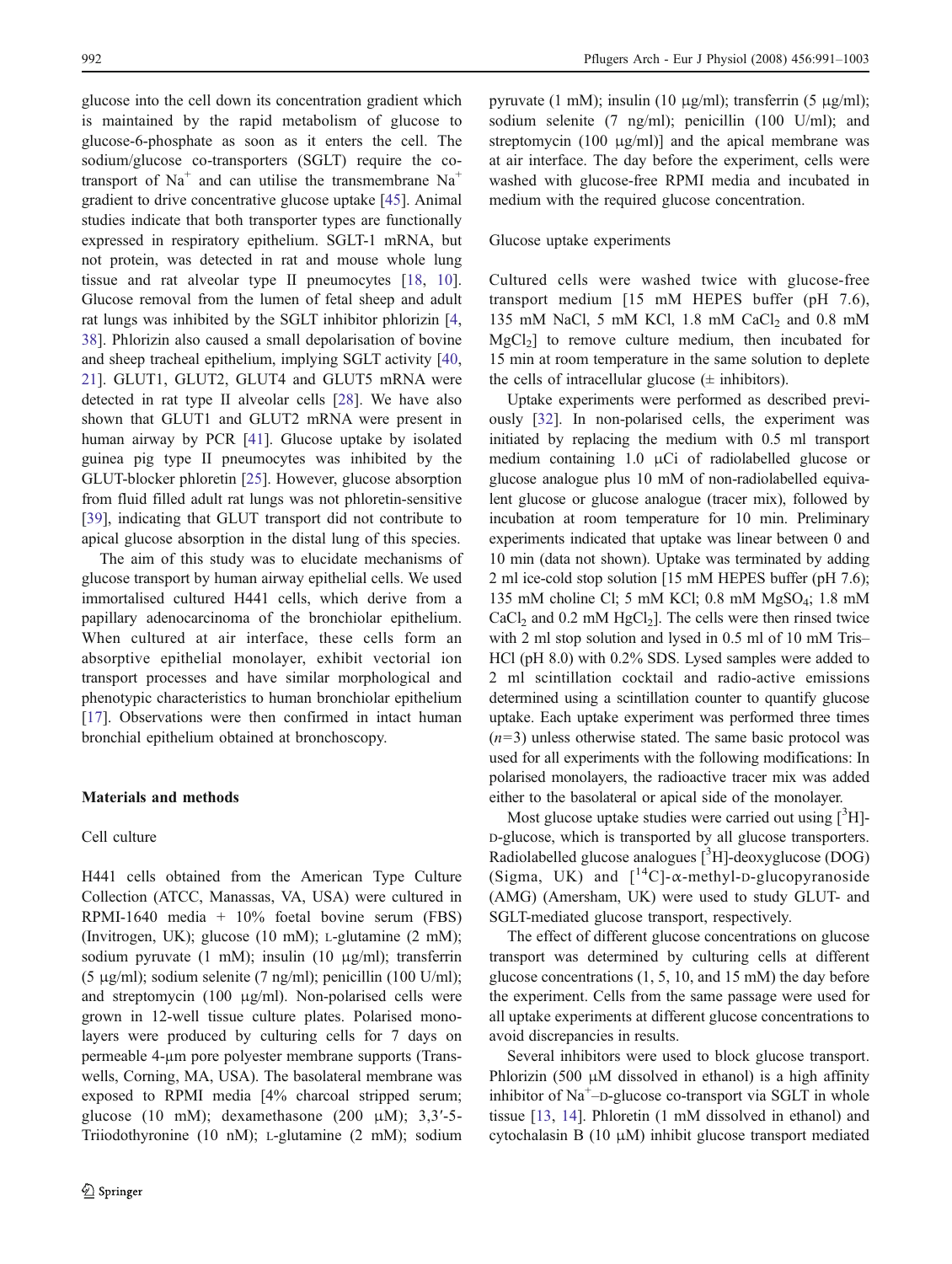by GLUTs in whole tissue [[24\]](#page-11-0). Ouabain (1 mM dissolved in ethanol), which inhibits  $Na<sup>+</sup>K<sup>+</sup>ATPase$  activity, and  $Na<sup>+</sup>$ substitution with choline were also used in some experiments to determine if glucose transport was coupled to the  $Na<sup>+</sup>$  gradient (SGLT-mediated). The amount of ethanol used to dissolve inhibitors (5  $\mu$ l/well, 1% of total volume) was added to cells in control groups (vehicle control, 1% of total volume). Where inhibitors were used in experiments, they were added as soon as cells were transferred from culture to transport medium.

# Reverse transcriptase polymerase chain reaction

Total RNA was isolated from H441 cells using the RNeasy kit (Qiagen). cDNA was generated using reverse transcriptase (Superscript II, Invitrogen, Carlsbad, CA, USA). Reverse transcriptase polymerase chain reaction (RT-PCR) was performed using primer sequences derived from regions within GLUT1–GLUT4 and SGLT1 coding regions in a PCR reaction mix  $[1.5 \text{ mM MgCl}_2, 250 \text{ nM of each primer and}]$ 0.2 U of AGS gold Taq polymerase (Hybaid, Ashford, Middx, UK)]. PCR products were fractionated on 1.2% agarose gels and visualized by ethidium bromide staining and UV fluorescence. The following primer pairs were used in the reactions. GLUT1 sense: TCCACGGAGCATCTTC GAGA; GLUT1 anti-sense: ATACTGGAAGCACATGCCC (cycling protocol of 94°C for 1 min, 56°C for 1 min and 72° C for 90 s for 40 cycles); GLUT2 sense: CACT GATGGCTGCATGTGGC; GLUT2 anti-sense: ATGTGAA CAGGGTAAAGGCC (cycling protocol of 94°C for 1 min, 56°C for 1 min and 72°C for 90 s for 40 cycles); GLUT2 nested sense: CTACTCAACCAGCATTTTTC; GLUT2 nested anti-sense: AACACATAAGGTCCACAGAA (cycling protocol of 94°C for 1 min, 52°C for 1 min and 72°C for 90 s for 40 cycles); GLUT3 sense: AAGGAT AACTATAATGG; GLUT3 anti-sense: GGTCTCCTTAG CAGGCT (cycling protocol of 95°C for 45 s, 46°C for 30 s and 72°C for 45 s for 37 cycles); GLUT4 sense: GCCATTGT TATCGGCATTCT; GLUT4 anti-sense: GAGCTGGAG CAGGGACAGT (cycling protocol of 94°C for 1 min, 51°C for 1 min and 72°C for 1 min for 35 cycles). Primers amplifying a region of β-actin were used as an internal control. β-actin sense: CGGGACCTGACTGACTACC; βactin anti-sense: TGAAGGTAGTTTCGTGGATGC (cycling protocol of 94°C for 3 min, 53°C for 1 min and 72°C for 1 min for 35 cycles). Cycle curves for all sets of PCR primers were performed. The number of cycles performed for each primer set was in the linear range of the curve.

#### Protein preparation

Total cell protein was prepared from cells scraped from flasks and homogenised in tissue lysis buffer [100 mM Tris pH, 6.8, 1 mM EDTA pH 8.0, 1% NP-40, 10% v/v glycerol and 10 ml/l protease inhibitor cocktail] followed by centrifugation (5 min,  $250 \times g$ ) to remove nuclei. Plasma membranes were isolated as previously described [\[6](#page-11-0)]. Briefly, cells were grown in six T75 flasks, lysed and the membranes separated from the intracellular fraction by centrifugation  $(60,000 \times g,$ 4°C, 30 min). Membrane and intracellular fractions were suspended in lysis buffer as above.

#### Membrane protein biotinylation

Apical or basolateral membrane proteins were biotinylated as previously described [\[43](#page-12-0)]. Briefly, after 6 days at air interface, polarised cells were washed with ice-cold PBS. Sulfo-NHS-biotin (0.5 mg/ml) was applied to the apical or basolateral membrane. Cells were then lysed, proteins solubilised and incubated overnight with streptavidin agarose beads. The following day, biotinylated proteins bound to beads were separated from non-biotinylated proteins by centrifugation and samples prepared for immunoblotting.

### Western blotting

Membrane protein fractions (50  $\mu$ g) were separated on 4– 12% Bis-Tris acrylamide gels, transferred to polyvinylidine difluoride membranes and incubated overnight at 4°C with anti GLUT1–GLUT4 affinity-purified antisera (1:200; Alpha Diagnostic, San Antonio, TX and Millipore, UK) or mouse monoclonal anti β-actin (1:500, AbCam, Cambridge, UK) or mouse monoclonal anti  $\alpha$ 1-Na<sup>+</sup>K<sup>+</sup>ATPase (1:1,000, Developmental Studies Hybridoma Bank, University of Iowa, USA). Blots were washed three times in PBS + 0.01% TWEEN 20 then incubated with either biotinylated donkey anti-rabbit IgG or rabbit anti-mouse secondary antiserum (1:200) (GE Healthcare, UK) followed by streptavidin horseradish peroxidase (HRP) conjugate (1:200) (GE Healthcare, UK) for 1 h each at room temperature. Immunostained proteins were visualised using enhanced chemiluminescence (ECL) western blot analysis system (NEN Life Science Products, Boston, MA; Western lightning, PerkinElmer, Norwalk, CT, USA) and exposure to X-ray film. All western blots were repeated at least twice. Blots of protein from cells grown at different glucose concentrations were processed simultaneously to allow visual comparisons to be made. Binding specificity of GLUT2 antibodies was confirmed in a repeat experiment where membranes were pre-incubated with antigenic peptides.

#### Measurement of short circuit current  $(I_{\rm sc})$

Polarised monolayers were mounted in Ussing chambers with both apical and basolateral surfaces bathed in a physiological salt solution [117 mM NaCl; 25 mM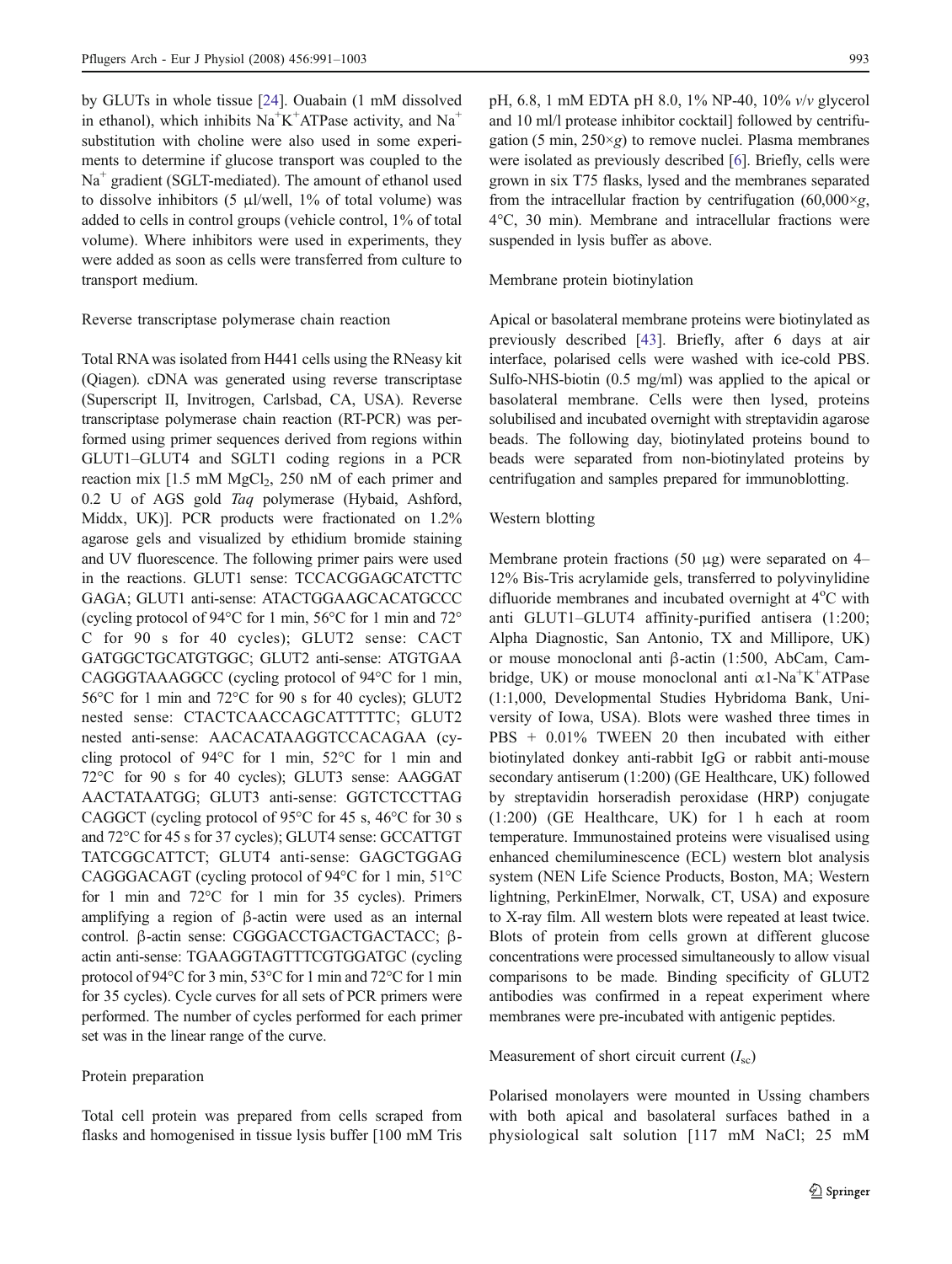NaHCO<sub>3</sub>; 4.7 mM KCl; 1.2 mM MgSO<sub>4</sub>; 1.2 mM KH<sub>2</sub>PO<sub>4</sub>; 2.5 mM CaCl<sub>2</sub>; 11 mM p-glucose, equilibrated with  $5\%$  $CO<sub>2</sub>$  to pH 7.3–7.4]. The solution was maintained at 37°C, bubbled with premixed gas  $[21\% \text{ O}_2 + 5\% \text{ CO}_2]$  and circulated continuously throughout the experiment. Monolayers were maintained under open circuit conditions whilst transepithelial potential difference  $(V_t)$  and resistance  $(R_t)$ were monitored and observed to reach a stable level. The cells were then short circuited by clamping  $V_t$  at 0 mV using a DVC-4000 voltage/current clamp. The current required to maintain this condition  $(I_{\rm sc})$  was measured and recorded using a PowerLab computer interface. Every 30 s throughout each experiment, the preparations were returned to open circuit conditions for 3 s so that the spontaneous  $V_t$ could be measured and  $R_t$  could be calculated as previously described [\[44](#page-12-0)].

The contribution of SGLT and epithelial sodium channels (ENaC) to  $I_{\rm sc}$  were measured by adding 500  $\mu$ M phlorizin or vehicle control to the apical or basolateral solution and 10  $\mu$ M amiloride to the apical bath, respectively. Ion transport across these cells is dependent on Na<sup>+</sup>K<sup>+</sup>ATPase activity. Thus, ouabain (1 mM) was added to the basolateral compartment to calculate values for total  $I_{\rm sc}$ .

# Immunofluorescence staining of human bronchial epithelium

Endobronchial biopsies were obtained at bronchoscopy from two patients with chronic obstructive pulmonary disease and a patient with no airway disease participating in a study approved by King's College Research Ethics Committee. Participants gave written informed consent for inclusion in the study. Biopsies were frozen immediately at optimal cutting temperature and stored at −80°C. Cryostat sections of 7 μm were mounted on polysine-coated slides. Sections were blocked with 10% chicken serum (ISL) in 0.1% Triton X-100-PBS. Sections were incubated with rabbit polyclonal antibodies raised against the human liver GLUT2 transporter (1:100 dilution in 0.1%Triton-PBS; Chemicon, Hampshire, UK) at room temperature for 1 h. After washing  $3 \times 10$  min in PBS, sections were incubated in FITC-conjugated goat anti-rabbit IgG 1:100 diluted in 0.1% Triton-PBS for 30 min at room temperature. Slides were washed three times for 10 min in PBS, sections were then counterstained with 4′,6-diamidino-2-phenyindole (DAPI; 1:1,000 diluted in 0.1% Triton-PBS) to localise cell nuclei. Sections were also incubated with FITCconjugated goat anti-rabbit IgG alone or GLUT2 antiserum pre-absorbed with a 10-fold excess of antigenic peptide for 20 min. Images were observed with a fluorescence microscope Zeiss with Axioplan 2 analysis system using the Axiovision 4.5 software. Cell fluorescence was recorded by excitation at 450–490 nm.

Chemicals and reagents

All chemicals and reagents were obtained from Sigma, Poole, UK unless otherwise stated.

Values are reported as mean±SEM. Statistical analysis was performed using paired Student's  $t$  tests or one-way ANOVA tests (where appropriate). P values of  $\leq 0.05$  were considered statistically significant.

## Results

Glucose uptake by non-polarised cells

Non-polarised cells bathed in 10 mM glucose without inhibitors (control) took up  $39.7 \pm 7.3$  nmol labelled Dglucose/mg protein. In the presence of phloretin, D-glucose uptake was lower at  $5.6 \pm 1.7$  nmol/mg protein ( $p < 0.01$ ,  $n=6$ ) compared to control. D-Glucose uptake was not significantly different from control in the presence of phlorizin or ouabain (Fig. [1a](#page-4-0)).

In the absence of inhibitors, AMG uptake was lower than D-glucose uptake at  $0.62 \pm 0.22$  nmol/mg protein (Fig. [1b](#page-4-0)). None of the inhibitors significantly reduced AMG uptake.

DOG uptake in the absence of inhibitors (control,  $44.4\pm$ 5.1 nmol/mg protein) was similar to D-glucose uptake (Fig. [1c](#page-4-0)). DOG uptake was significantly lower than in control in the presence of either phloretin  $(9.7 \pm 1.5 \text{ mm})/mg$ protein) or cytochalasin B (3.5 $\pm$ 0.7 nmol/mg protein) (p< 0.05,  $n=3$ , respectively), but not significantly lower in the presence of ouabain, phlorizin or choline. Overall, these results demonstrate that non-polarised H441 epithelial cells predominantly take up glucose through GLUT transporters.

Effect of glucose concentration on glucose uptake by non-polarised cells

Glucose uptake by non-polarised cells was measured following incubation in culture medium containing a range of physiological glucose concentrations: 1 mM (hypoglycaemic); 5 mM (normoglycaemic); 10 mM (mildly hyperglycaemic) and 15 mM (hyperglycaemic). Glucose uptake in the absence of inhibitors (control) was lowest at 1 mM glucose  $(18.4\pm0.4 \text{ mmol/mg protein})$ , increased at 5 mM  $(25.9\pm$ 0.3 nmol/mg protein) and was greatest at 10 mM glucose  $(39.7\pm7.3 \text{ mmol/mg protein})$  and at 15 mM glucose  $(34.0\pm$ [2](#page-4-0).7 nmol/mg protein)  $(n=3)$  (Figs. [1a](#page-4-0) and 2a–c).

The GLUT inhibitor phloretin significantly reduced glucose uptake at all glucose concentrations (1 mM to  $1.2\pm0.1$ ; 5 mM to  $3.6\pm0.5$  and 15 mM to  $4.1\pm0.2$  nmol/mg protein,  $p<0.01$ ,  $n=6$ , respectively) compared to control studies without inhibitors. Values for 10 mM glucose are given above. Phlorizin did not significantly affect glucose uptake at any glucose concentration (Figs. [1](#page-4-0)a and [2a](#page-4-0)–c).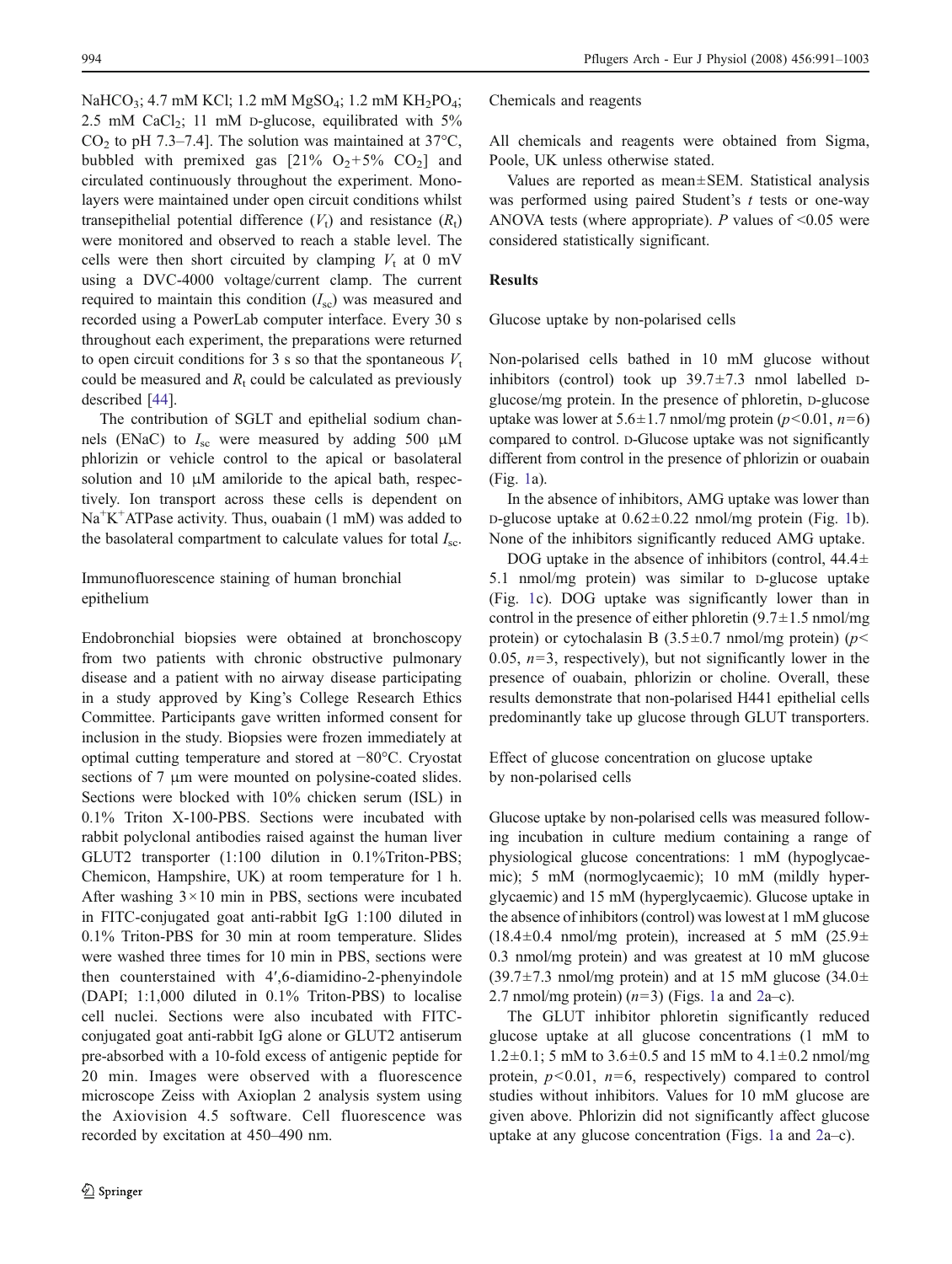<span id="page-4-0"></span>Fig. 1 Glucose uptake in nonpolarised H441 cells. Effect of pre-incubation with vehicle (control), 500 μM phlorizin (PZ), 1 mM phloretin (PT), 1 mM ouabain  $(OU)$ , 10  $\mu$ M cytochalasin B  $(Cyt B)$  or Na<sup>+</sup> replacement with choline (choline) on the uptake of 10 mM glucose (traced by [ 3 H]-glucose) (a),  $[^{14}C]$ - $\alpha$ -methyl-D-glucopyranoside  $(AMG)$  (b) or  $[^{3}H]$ deoxyglucose (DOG) ( c). Uptake experiments were performed at 37°C. Data are shown as mean $\pm$ SEM.  $*p$ <0.05, significantly different from control. \*\*p<0.01, significantly different from control



Control

 $PZ$ 

 $PT$ 

(traced by  $[{}^3H]$ -glucose) by non-polarised H441 cells incubated in culture medium containing  $1 \text{ mM (a)}$ ,  $5 \text{ mM (b)}$  or 15 mM ( c) glucose. Cells were pre-incubated with vehicle (control), 500 μM phlorizin (PZ) or 1 mM phloretin (PT) before measurement of glucose uptake. Uptake experiments were performed at 37°C. Data are presented as mean±SEM.  $*_{p}<sub>0.01</sub>$ , significantly different from control

Fig. 2 Uptake of glucose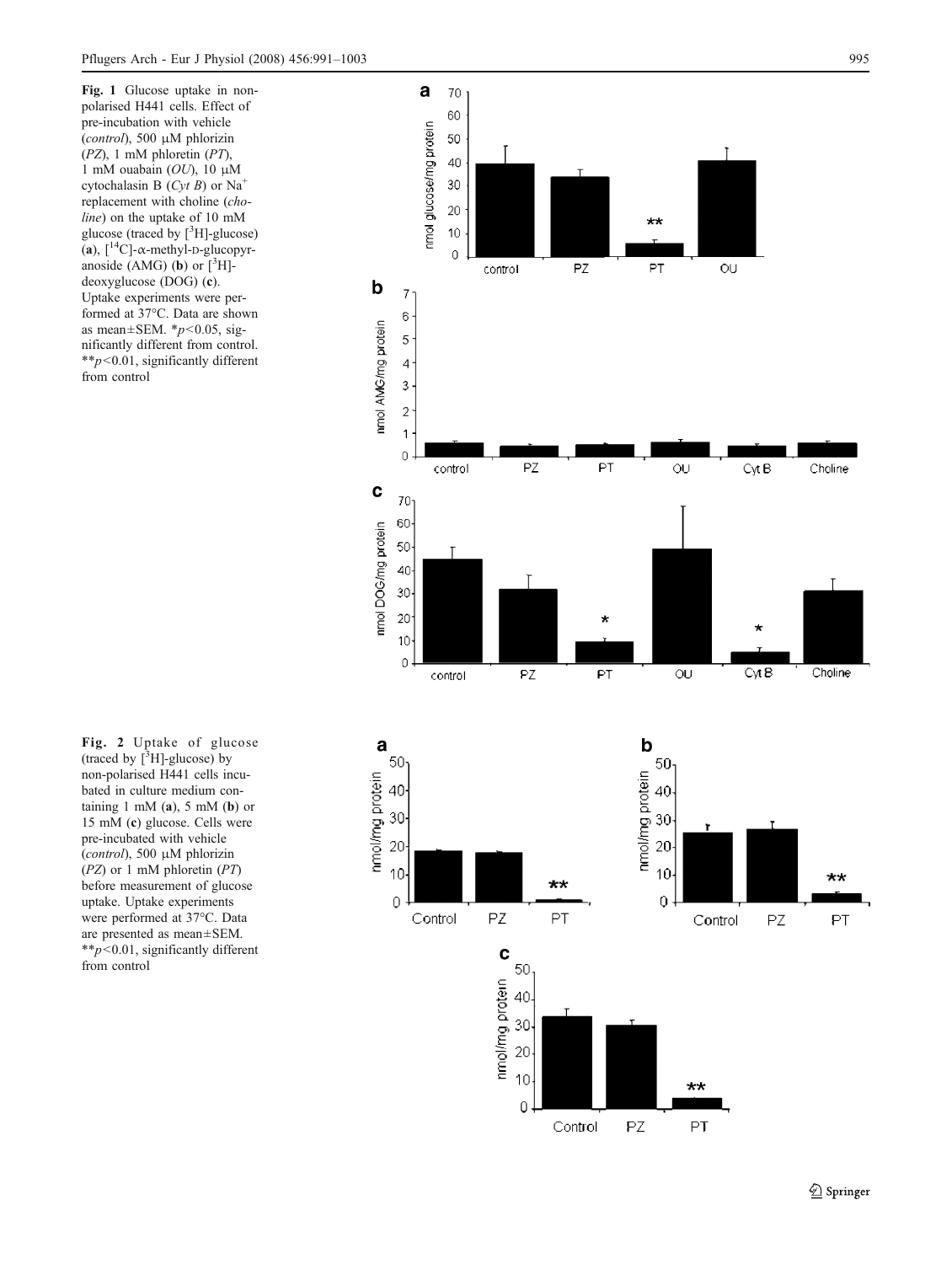### GLUT transporter expression in non-polarised cells

We detected mRNA for GLUT1, GLUT2 and GLUT4 in non-polarised H441 cells (Fig. 3a). In non-polarised cells cultured at 10 mM glucose, a protein of predicted size for GLUT2 (60 kDa) was detected in separated plasma membrane and intracellular protein fractions in approximately equal quantities (Fig. 3b). A 45-kDa product corresponding to GLUT4 protein was detected in total cell protein and the intracellular fraction but was absent from the plasma membrane protein fraction. It is interesting to note that although GLUT1 mRNA was detected, translated protein could not be detected by western blotting in these cells (Fig. 3b). Neither GLUT3 mRNA nor protein was detected (Fig. 3a,b).

# Effect of glucose concentration on transporter expression in non-polarised cells

GLUT2 protein was present at 1, 5, 10 and 15 mM glucose (Figs. 3 and [4\)](#page-6-0). There was an apparent increase in the

abundance of GLUT2 with increasing glucose concentration. Labelling of GLUT2 was completely inhibited by preincubation of the antibody with the corresponding antigenic peptide (Fig. [4](#page-6-0)). These changes in glucose concentration did not induce expression of GLUT1, GLUT3 or alter the expression of GLUT4 (data not shown).

# Glucose uptake by polarised cells

Polarised cells bathed in 10 mM glucose without inhibitors (control) took up  $24.6 \pm 1.4$  nmol D-glucose/mg protein and  $44.0 \pm 1.2$  nmol p-glucose/mg protein, respectively, across apical and basolateral membranes ( $p$ <0.0[5](#page-6-0), n=6) (Fig. 5a). In the presence of phloretin, D-glucose uptake across both membranes was significantly lower than control (apical  $2.7\pm$ 0.1; basolateral  $9.8 \pm 0.4$  nmol/mg protein,  $p < 0.001$ ,  $n = 6$ ). In the presence of phlorizin, D-glucose uptake was also significantly lower than control across both membranes (apical 19.6 $\pm$ 3.6; basolateral 32.8 $\pm$ 0.1 nmol/mg protein,  $p<0.05$ ,  $n=6$ ). Ouabain had no significant effect on Dglucose uptake across either membrane (Fig. [5a](#page-6-0)).



Fig. 3 a RT-PCR of GLUT1–GLUT4 mRNA sequences from nonpolarised H441 cells. Products were resolved on ethidium bromidestained agarose gels. RT-PCR products corresponding to the correct size for GLUT1 (400 bp), GLUT2 (425 bp) and GLUT4 (299 bp) were amplified. No products corresponding to GLUT3 (411 bp) were detected in H441 cells but were detected in a positive control, Ishikawa cell line (data not shown). Amplification of β-actin was used as a control for the reaction. b Western blot analysis of glucose

transporter expression in non-polarised H441 cells. Total protein (Total), intracellular proteins (Intracellular) and plasma membrane protein (Plasma membrane) (50 μg) were resolved on acrylamide gels. Immunostained products corresponding to GLUT2 (∼60 kDa) and GLUT4 (∼45 kDa) were detected. Positive controls (+C) used: GLUT1, skeletal muscle; GLUT2, liver; GLUT3, Ishikawa cells; GLUT4, adipose tissue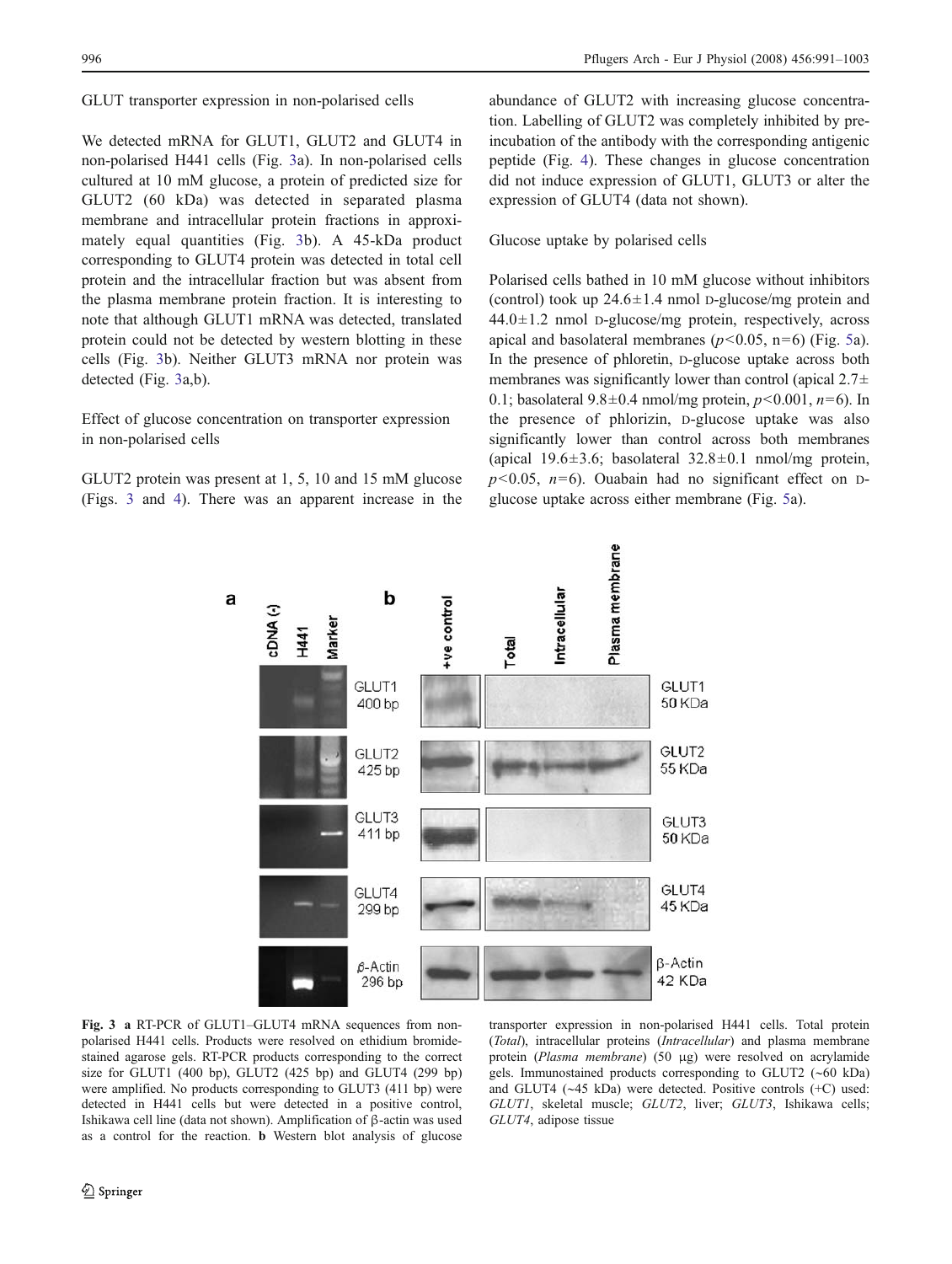<span id="page-6-0"></span>Fig. 4 Effect of 1, 5 and 15 mM glucose on glucose transporter protein expression in non-polarised H441 cells. Total protein (50 μg) was resolved on acrylamide gels. Immunostained products corresponding to GLUT2 (∼60 kDa) and β-actin (∼42 kDa) are shown. Bands corresponding to GLUT2 were completely inhibited by preincubating the antibodies with the antigenic peptide against which they were raised

In the absence of inhibitors (control), uptake of AMG across apical and basolateral membranes was 2.0±0.9 and  $3.5\pm0.1$  nmol/mg protein, respectively  $(n=3)$  (Fig. 5b). In polarised cells, AMG uptake appeared to be slightly greater than in non-polarised cells, but was much lower than Dglucose or DOG uptake and was not inhibited by phlorizin or phloretin.

**55 KDa** 

DOG uptake in the absence of inhibitors (control) was similar to D-glucose uptake (apical  $36.6 \pm 1.4$  nmol/mg protein; basolateral  $41.6 \pm 0.64$  nmol/mg protein) (Fig. 5c). DOG uptake across both membranes was lower than control in the presence of phloretin (apical  $4.7\pm0.5$  nmol/mg protein; basolateral  $11.36 \pm 0.65$  nmol/mg protein,  $p < 0.001$ ,  $n=3$ ), but phlorizin had no effect. It is interesting to note that ouabain inhibited uptake of DOG across both membranes. However, taken together, these data indicate that glucose transport via GLUTs remains the predominant route of transport across apical and basolateral membranes when H441 cells are polarised.

## Effect of phlorizin on  $I_{\rm sc}$

Apical application of phlorizin induced a small reduction in mean  $I_{\rm sc}$  (~10%) from control 55±3 to 49±3  $\mu$ A cm<sup>-2</sup> (p< 0.05,  $n=4$ ). Basolateral application of phlorizin also inhibited a small (∼10%) component of transepithelial  $I_{\rm sc}$ from control,  $46±5$  to  $42±5 \mu A \text{ cm}^{-2}$ ,  $p<0.05$ ,  $n=5$ . Apical application of amiloride inhibited ∼92% of transepithelial  $I_{\rm sc}$ , similar to our previous observations in these cells (Fig. [6](#page-7-0)).

Effect of glucose concentration on glucose uptake by polarised cells

D-Glucose uptake across the apical membrane was lowest at 1 mM glucose,  $3.2 \pm 0.1$  nmol/mg protein (Fig. [7](#page-7-0)a). It is greater at 5 mM glucose, 28.9±2.3 nmol/mg protein (Fig. [7b](#page-7-0))  $(n=6, p<0.05$  compared to (cf) 1 mM) and 10 mM glucose,  $24.6 \pm 1.4$  nmol/mg protein (Fig. 5a) ( $n=6$ ,  $p<0.01$ ), but decreased at 15 mM glucose, 6.5 $\pm$ 0.2 nmol/mg



Apical Basolateral Fig. 5 Glucose uptake by polarised H441 cells. Effect of pre-incubation with vehicle  $(C)$ , 500  $\mu$ M phlorizin (PZ), 1 mM phloretin (PT) and 1 mM ouabain (OU) on the apical or basolateral uptake of 10 mM glucose (traced by  $[^{3}H]$ -glucose) (a),  $[^{14}C]$ - $\alpha$ -methyl-D-glucopyranoside (AMG) (b) or  $\left[\begin{matrix} 3 \\ 1 \end{matrix}\right]$ -deoxyglucose (DOG) (c). Uptake experiments were performed at 37°C. Data are shown as mean $\pm$ SEM.  $*p$ <0.05, significantly different from control. \*\* $p$ <0.01, significantly different from control.  $\#p<0.05$ , significantly different from apical control

QU

 $\mathsf{C}$ 

PZ

PT

QU

 $\Omega$ 

 $\mathsf C$ 

 $PZ$ 

PT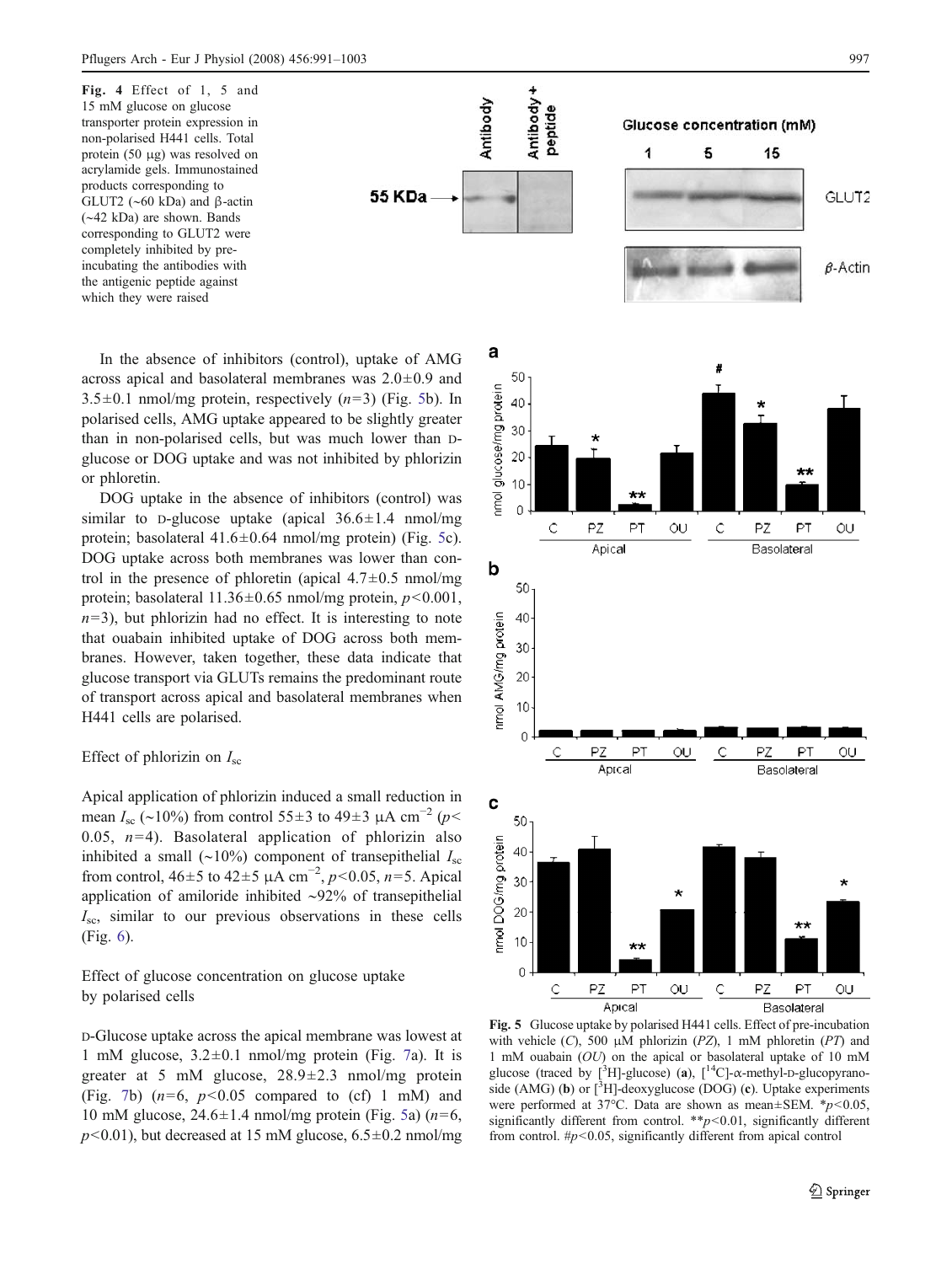<span id="page-7-0"></span>

Fig. 6 Short circuit current  $(I_{\rm sc})$  measured across polarised H441 cell monolayers before and after application of 500  $\mu$ M phlorizin (PZ) or 10 μM amiloride (*amiloride*) to the apical compartment or 500 μM phlorizin (PZ) or 1 mM ouabain (ouabain) to the basolateral compartment. \* $p$ <0.05, significantly different from control. \*\* $p$ < 0.01, significantly different from control

protein (Fig. 7c) ( $n=6$ ,  $p<0.01$  cf 5 mM). A similar pattern of D-glucose uptake was observed across the basolateral membrane, being lowest at 1 mM  $(5.7\pm0.2 \text{ mm})/\text{mg}$ protein), greater at 5 mM (48.0 $\pm$ 2.7 nmol/mg protein (n=6,  $p<0.05$  cf 1 mM)) and 10 mM  $(43.9 \pm 1.2 \text{ nmol/mg})$ protein) (Fig. [5](#page-6-0)a) and decreasing at 15 mM glucose (18.1 $\pm$ 0.6 nmol/mg protein,  $n=6$ ,  $p<0.05$  cf 5 mM) (Fig. 7a–c). These results indicate that H441 cells display maximal glucose uptake under normoglycaemic conditions (5–

Fig. 7 Effect of 1 mM  $(a)$ , 5 mM (b) and 15 mM (c) glucose on glucose uptake (traced by  $\left[\begin{matrix} \overline{3} \\ \end{matrix}\right]$ -glucose) across apical and basolateral membranes in polarised H441 cells. Cells were pre-incubated with vehicle  $(C)$ , 500  $\mu$ M phlorizin (PZ) or 1 mM phloretin (PT) before measurement of glucose uptake across the apical (apical) or basolateral (basolateral) membrane. Uptake experiments were performed at 37°C. Data are presented as mean±SEM.  $*p<0.01$ , significantly different from corresponding control.  $\#p$ <0.05, significantly different from the apical control.  $\dagger p$  < 0.001, significantly different from corresponding control values for 1 and 15 mM glucose

GLUT2 (but not GLUT1, GLUT3 or GLUT4) proteins were detected in the membranes of polarised cells. GLUT2 was equally distributed in the biotinylated apical and basolateral membrane fractions but was not detected in the intracellular non-bound protein fraction (Fig. [8](#page-8-0)a).  $\alpha$ 1-Na<sup>+</sup>K<sup>+</sup>ATPase was predominantly located in the basolateral biotinylated fraction and the total protein lysate but not in the non-bound fraction consistent with its distribution in the basolateral membrane of these cells (Fig. [8](#page-8-0)b). β-actin was present at similar abundance in all total protein preparations but was not detected in apical and basolateral membrane preparations, indicating that these fractions were not contaminated with intracellular proteins (Fig. [8a](#page-8-0),b).

Effect of glucose concentration on transporter expression in polarised cells

In polarised cells, basolateral abundance of GLUT2 was apparently greater at 5 mM glucose than at 1 or 15 mM



10 mM) but down-regulate glucose transport under conditions mimicking hyperglycaemia (15 mM glucose). Phloretin significantly inhibited glucose uptake at all glucose concentrations across the apical ( $p < 0.001$ ,  $n=6$ ) and basolateral  $(p<0.001, n=6)$  membranes (Figs. 7a–c and [5a](#page-6-0)).

Effect of cell polarisation on transporter expression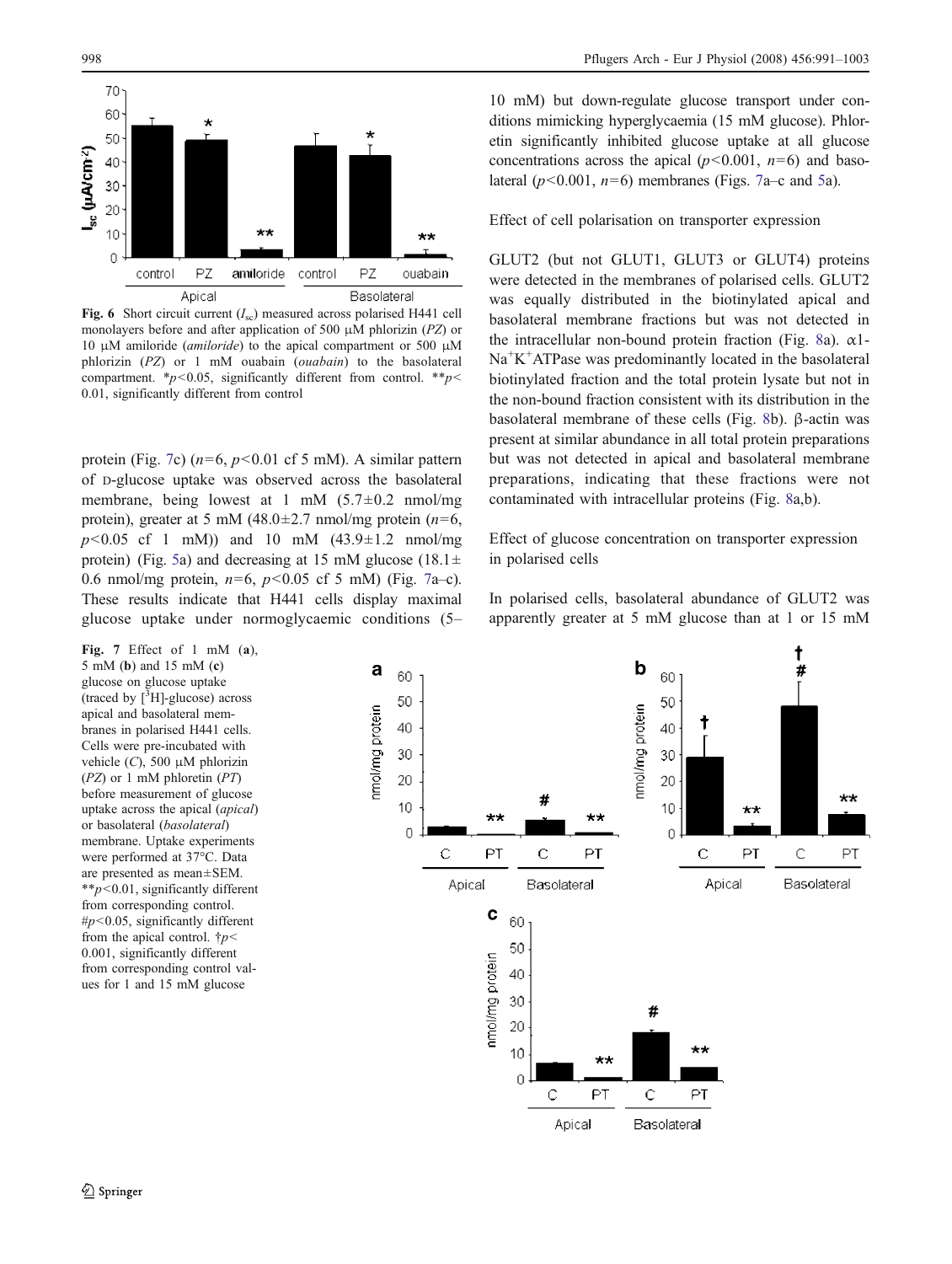<span id="page-8-0"></span>

Fig. 8 Western blot analysis of total protein and non-bound fraction (30 μg) or biotinylated apical and basolateral proteins isolated from 1 mg of total protein extracted from polarised H441 cells. a Immunostained proteins corresponding to GLUT2 (∼60 kDa) were present in the total, biotinylated apical and basolateral protein fractions. **b** Immunostained proteins corresponding to the  $\alpha$ 1 subunit

of Na<sup>+</sup>K<sup>+</sup>ATPase (~113 kDa) were present predominantly in the total protein and basolateral fractions. a and b Immunostained products corresponding to β-actin (∼42 kDa) were present in the total protein and non-bound fractions. c Effect of 1, 5 and 15 mM glucose on GLUT2 transporter abundance in biotinylated apical and basolateral proteins from polarised H441 cells

glucose, but we were unable to demonstrate any change in abundance of GLUT2 in the apical membrane (Fig. 8c).

Immunocytochemistry of human bronchial mucosal biopsies

Fluorescence microscopy of three independent biopsies from human bronchial mucosa including one control patient with no airway disease revealed specific staining of epithelial cells with GLUT2 antibody. Representative sequential sections from two biopsies immunostained with GLUT2 antiserum and counterstained with DAPI are shown in Fig. [9](#page-9-0). Images a–f and images g–l are from two independent biopsies. GLUT2 immunofluorescence was present only in the epithelial cell layer (Fig. [9](#page-9-0)a,c,g and i). The epithelial cell membranes were clearly defined and we could not distinguish any differences in intensity between the apical and basolateral membranes indicating that GLUT2 was present in both (Fig. [9](#page-9-0)a,c). Non-specific binding of anti rabbit FITC was not observed in the absence of GLUT2 antibody (Fig. [9d](#page-9-0),f). Furthermore, we could not detect FITC fluorescence in the epithelial cell membrane after preabsorption with GLUT2 antigenic peptide (Fig. [9j](#page-9-0),l).

# Discussion

The aim of our study was to characterise glucose transport by human airway epithelial cells, using the H441 cell line as a model. In non-polarised H441 cells, we found that D- glucose uptake was largely inhibited by phloretin, indicating that glucose transport was predominantly via facilitated GLUT transport. In support of this notion, the transport of DOG (which is preferentially transported by GLUTs) was similar to that of D-glucose and inhibited by phloretin and cytochalasin B. We could not determine any significant SGLT mediated glucose transport in non-polarised cells with the use of AMG (which is preferentially transported by SGLT), inhibition of SGLT with phlorizin, by substitution of  $Na<sup>+</sup>$  with choline to inhibit co-transport of  $Na<sup>+</sup>$  with glucose or with ouabain to inhibit activity of  $Na<sup>+</sup>K<sup>+</sup>ATPase$ and the generation of the transmembrane  $Na<sup>+</sup>$  gradient.

# Effect of polarisation on transport

When polarised H441 cell monolayers were grown in 10 mM glucose, phloretin-sensitive transport remained the principal mechanism of glucose uptake across the apical and basolateral membrane. We observed that similar amounts of glucose were transported across the basolateral membrane to non-polarised cells but transport across the apical membrane was significantly less. These findings are consistent with those in cultured renal epithelial layers where phloretin-sensitive uptake was greater across the basolateral membrane than across the apical membrane [\[33](#page-12-0)]. In contrast, DOG uptake was similar across both membranes. We currently have no explanation for this difference as both measurements are indicative of glucose uptake via GLUTs [\[37](#page-12-0)]. However, it is possible that glucose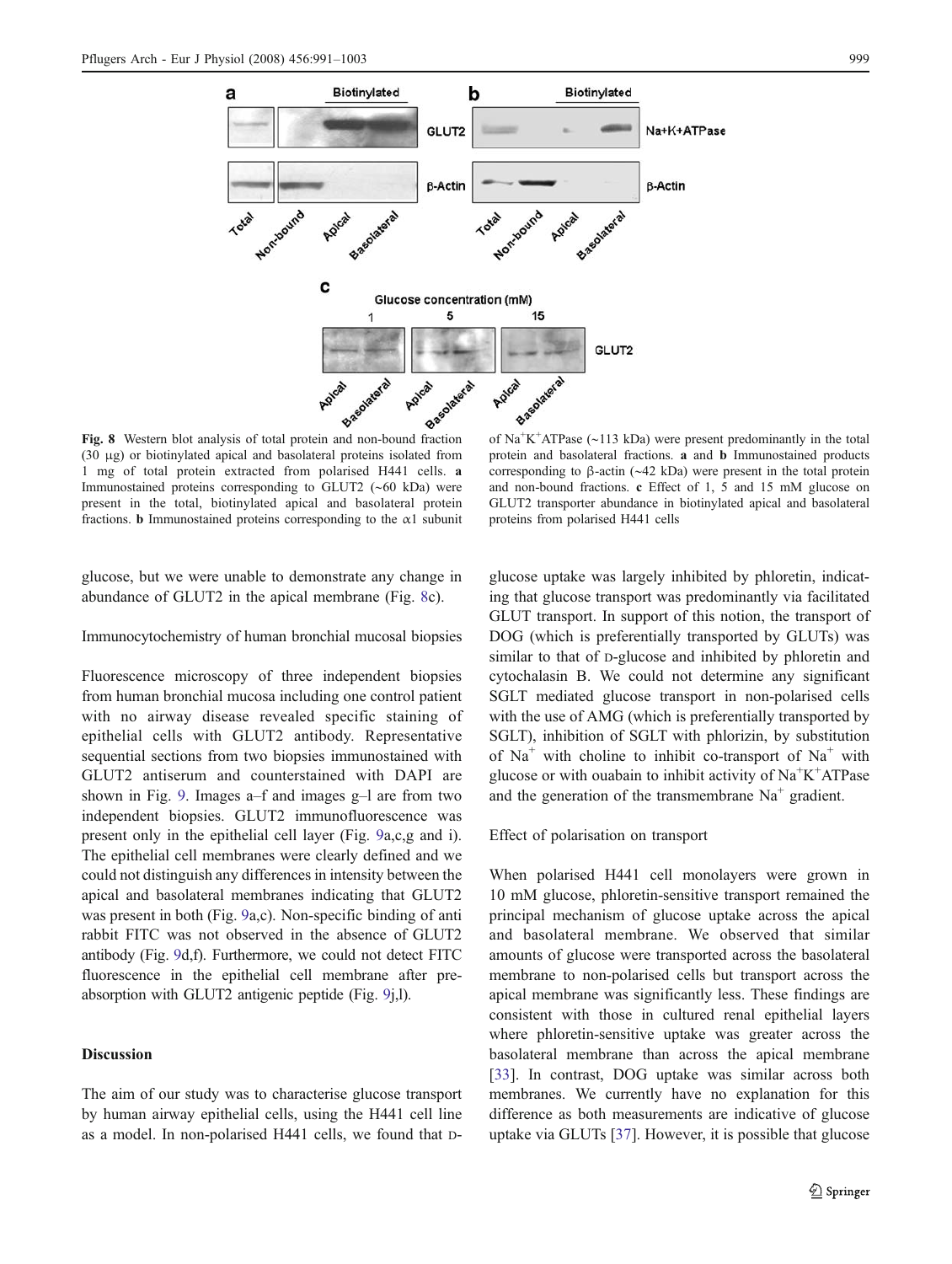<span id="page-9-0"></span>Fig. 9 GLUT2-fluorescent immunohistochemistry of representative sequential frozen sections from two independent human bronchial mucosa biopsies  $(a-f)$  and  $(g-I)$ . GLUT2– FITC fluorescence was localized to the epithelial cells present in the sections (a, c, g and i). DAPI staining of cellular nuclei was observed in all cells visible in the section  $(b, e, h \text{ and } k)$ . Merged fluorescence images of GLUT2–FITC and DAPI are shown in  $(c, f, i$  and I). No FITC fluorescence was observed in the epithelial cells in the absence of GLUT2 antiserum (d and f). Pre-absorbtion of GLUT 2 antiserum with GLUT2 antigenic peptide also inhibited FITC labelling of epithelial cells (j and l). White arrows indicate the position of epithelial cells. All images were obtained at ×40 magnification. Bar=10 μm



transporters, additional to those we have investigated, may be present on the basolateral membrane which may have different glucose transport characteristics and inhibitor affinities [[27\]](#page-11-0). We also found that DOG uptake in polarised cell monolayers was inhibited by ouabain. It is interesting to note that Na<sup>+</sup>-dependent, phloretin-sensitive uptake of DOG has been described in human intestinal Caco-2 cells [[5\]](#page-11-0).

We detected a small inhibition of glucose transport across the apical and basolateral membranes of polarised H441 cell monolayers with phlorizin consistent with an inhibition of SGLT transport. The appearance of phlorizinsensitive glucose and AMG uptake was described in renal LLC-PK cells after polarisation [[33,](#page-12-0) [35,](#page-12-0) [36\]](#page-12-0). However, unlike the findings of Rabito et al., we found that uptake of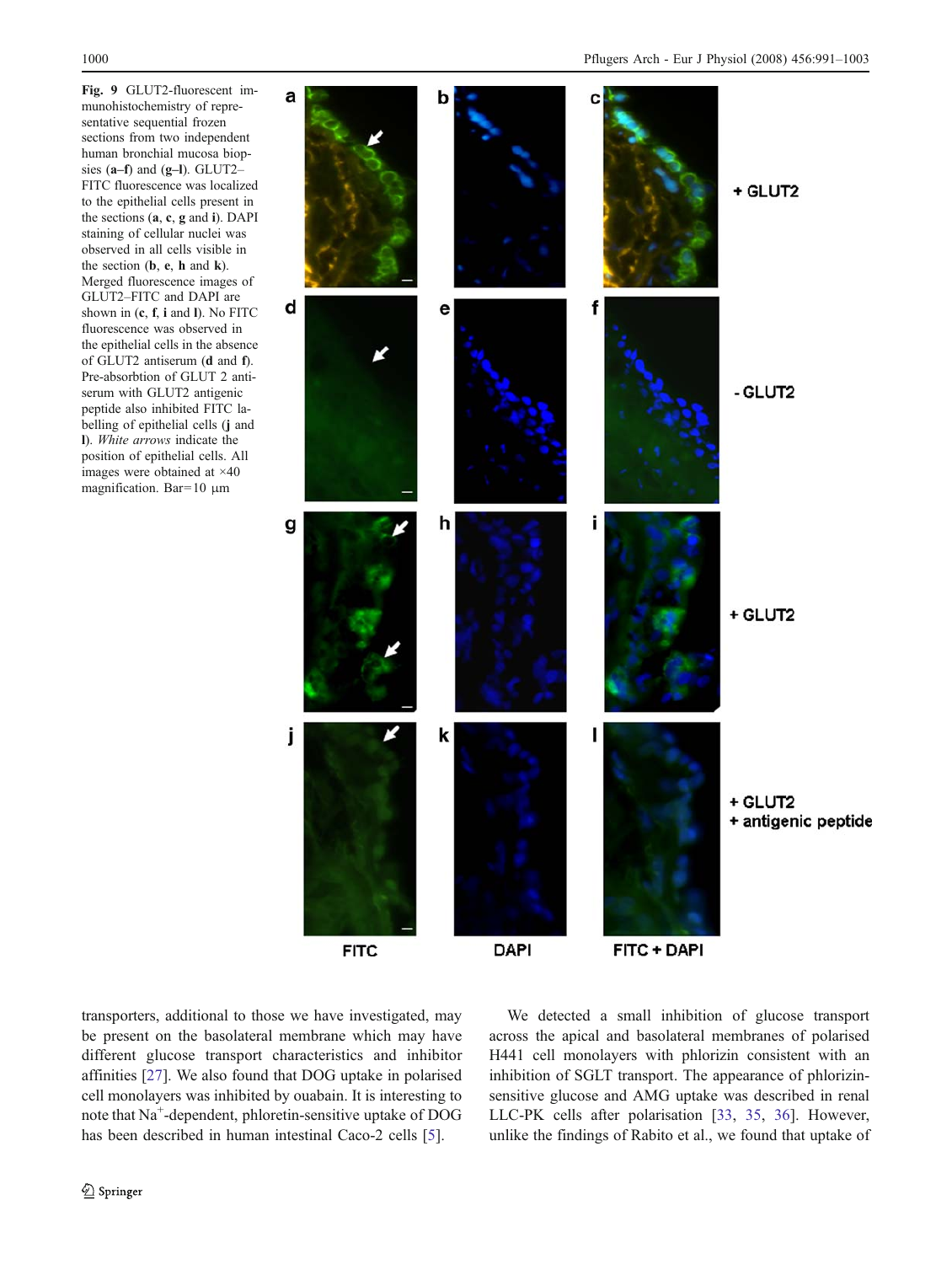AMG remained low in polarised cells, was not inhibited by phlorizin and did not tally with the phlorizin-inhibitable proportion of D-glucose uptake. Furthermore, inhibition of the transmembrane  $Na<sup>+</sup>$  gradient with ouabain did not decrease transport of D-glucose. These findings could potentially be explained by an apical SGLT protein acting as a glucosensor, a protein that transports  $Na<sup>+</sup>$  but not glucose [\[11,](#page-11-0) [12\]](#page-11-0) but we could not obtain further evidence to support this notion. The co-transport of glucose with  $Na<sup>+</sup>$ via SGLT1 is electrogenic [[40,](#page-12-0) [21](#page-11-0)]. Apical phlorizin inhibited  $I_{\rm sc}$  consistent with apical transport of Na<sup>+</sup> through SGLT. However, basolateral application of phlorizin also inhibited  $I_{\rm sc}$ , which would not be consistent with a functional role for SGLT in the basolateral membrane as it should augment  $I_{\rm sc}$ . We also measured phlorizin-sensitive  $I_{\rm sc}$  across cells incubated in 1 mM glucose which should promote uptake by low capacity high affinity transporters such as SGLT. However, as we could not determine any difference in the effect of phlorizin on  $I_{\rm sc}$  at 1 or 10 mM glucose we did not include this data. Taken together, the inconsistencies in our data raise the possibility that phlorizin elicited non-specific effects in our cells and that there is no functional glucose transport via SGLT. It is interesting to note that we were also unable to show that glucose transport via SGLT made a detectable contribution to electrogenic transport across human nasal epithelium in vivo (E. Baker, personal communication). We have not yet excluded role for SGLT1 or SGLT2 in the human airway but further work will be required to ratify these findings.

#### Identity of GLUT transporters in H441 lung cells

We detected mRNA and protein for GLUT2 and GLUT4 transporter isoforms in H441 cells. Although we identified GLUT1 mRNA in this cell line we were unable to detect GLUT1 protein. Several studies have reported the presence of GLUT1 mRNA in lung [[2,](#page-11-0) [26](#page-11-0)]. GLUT1 protein has also been demonstrated in resected lung lesions [[29\]](#page-12-0) and lung tumours [[8\]](#page-11-0). Whilst GLUT1 may be at low abundance and beyond the limit of detection using the antiserum described in this study, our results support the findings of Mantych et al. who were also unable to detect GLUT1 protein in mouse alveolar or bronchiolar epithelial cells [\[30](#page-12-0)]. We were unable to detect GLUT3 mRNA or protein in H441 cells. It has been detected in non-small cell lung carcinoma [\[46](#page-12-0), [20](#page-11-0)] but not in normal lung tissue [\[47](#page-12-0)].

GLUT2 protein was present in the membrane of both H441 cells and intact human bronchial epithelium obtained at bronchoscopy. GLUT2 protein has previously been described in rat bronchiolar epithelium [\[10](#page-11-0)] and in normal airway epithelium [\[19](#page-11-0)]. Thus, its presence in H441 cells indicates that these cells could provide a useful model for the study of airway glucose transport in vitro. We found

that GLUT2 was predominantly in the membrane of polarised cells with very little in the intracellular compartment. These findings contrast with studies in intestinal epithelium which have indicated that there is an intracellular pool of GLUT2 that can be translocated to the membrane in response to changes in luminal glucose concentration [\[22,](#page-11-0) [23](#page-11-0)]. In polarised H441 cells and bronchial biopsies, we detected GLUT2 expression in both apical and basolateral membranes. This dual distribution is consistent with models for glucose transport in intestinal epithelium where GLUT2 has been localized to the apical and basolateral membrane [\[1](#page-11-0), [23](#page-11-0)]. The correlation of GLUT-mediated transport and GLUT 2 protein in the membrane of human airway cells indicate for the first time that GLUT2 could make an important contribution to glucose transport and homeostasis in the human airway.

We did not detect GLUT4 protein in the plasma membrane of non-polarised or polarised H441 cells indicating that GLUT4 does not contribute to GLUTmediated glucose uptake under the conditions we studied. The distribution and function of GLUT4 in human lung therefore remains elusive as it has been detected in human foetal lung and in some lung carcinomas [[20,](#page-11-0) [28](#page-12-0)]. Its presence in the intracellular protein fraction from H441 cells and its potential ability to translocate to the plasma membrane therefore merits further study. We did not look for other GLUT isoforms in this study, although mRNA for GLUT8 and GLUT10 have been detected in bovine and human lung, respectively [\[9](#page-11-0), [48\]](#page-12-0).

### Effect of glucose concentration on GLUT transport

Phloretin-sensitive glucose transport across either membrane was maximal under normoglycaemic conditions (5 mM glucose), was minimal under hypoglycaemic conditions (1 mM glucose) and was also reduced at a high glucose concentration mimicking hyperglycaemia (15 mM glucose). That glucose uptake was lower in 1 mM glucose is consistent with the transport kinetics for GLUT2 where the rate of uptake is proportional to glucose concentration [\[7](#page-11-0), [15,](#page-11-0) [23\]](#page-11-0). However, the decrease in glucose uptake at 15 mM would indicate down-regulation of transport via GLUT2. In the gut, GLUT2 protein abundance in the apical membrane of the gut is dynamically regulated by luminal glucose concentration [[16](#page-11-0), [23,](#page-11-0) [31\]](#page-12-0) and GLUT2 protein levels were reduced in human foetal hepatocytes by hyperglycaemic conditions [\[49\]](#page-12-0). We were unable to demonstrate any obvious changes in GLUT2 protein abundance in the membranes of our cells which would underlie such changes. This could reflect the lack of sensitivity of our assay or could indicate that there are other GLUT transporters contributing to phloretin-sensitive uptake in lung cells. Our data indicate that this is unlikely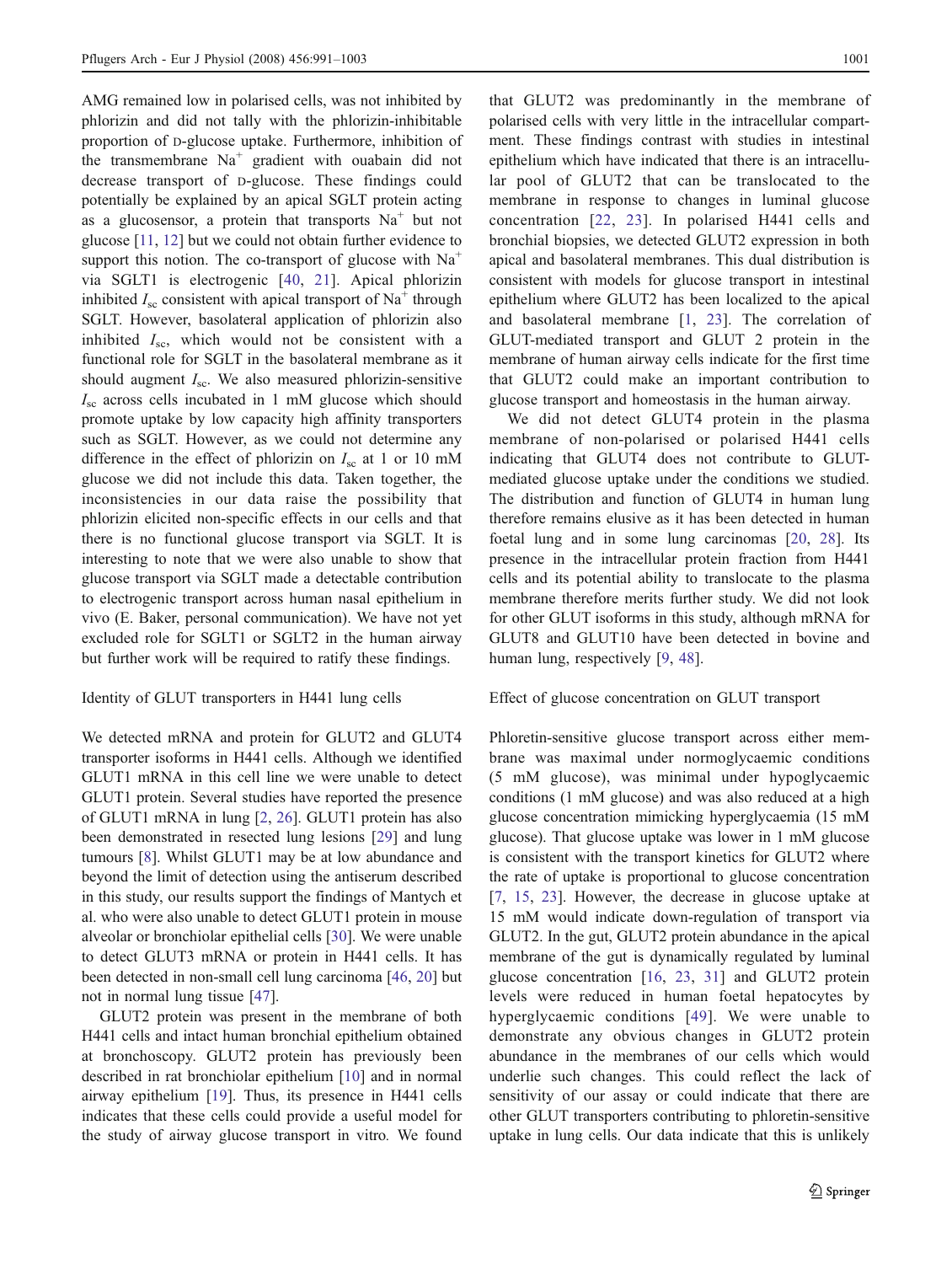<span id="page-11-0"></span>to be GLUT1, GLUT3 or GLUT4 but more work will be necessary to fully exclude these transporters.

In summary, our data shows that glucose transport across the apical and basolateral membranes of polarised H441 airway epithelial cells utilises GLUT2 transporters. Furthermore, glucose concentration modulated transport through GLUTs. Whilst, we fully recognise that H441 cells are a cancer cell line and may not fully represent glucose transport across airway epithelial cells in vivo, GLUT2 was present also in the epithelial cells of human bronchial mucosa biopsies. Our study provides the first evidence that regulation of glucose transport in human airway could involve GLUT2. The specific role of these transporters in regulating glucose homeostasis across human airway epithelium in health and disease now requires further study.

**Acknowledgements** The  $\alpha$ 1-Na<sup>+</sup>K<sup>+</sup>ATPase monoclonal antibody developed by Dr. D. Fambrough was obtained from the Developmental Studies Hybridoma Bank, developed under the auspices of the NICHD and maintained by the University of Iowa, Department of Biological Sciences, Iowa City, IA55242, USA. This work was supported by the Wellcome Trust (Grant 075049/Z/04/Z).

Open Access This article is distributed under the terms of the Creative Commons Attribution Noncommercial License which permits any noncommercial use, distribution, and reproduction in any medium, provided the original author(s) and source are credited.

#### References

- 1. Affleck JA, Helliwell PA, Kellett GL (2003) Immunocytochemical detection of GLUT2 at the rat intestinal brush-border membrane. J Histochem Cytochem 51:1567–1574
- 2. Allen CB, Guo XL, White CW (1998) Changes in pulmonary expression of hexokinase and glucose transporter mRNAs in rats adapted to hyperoxia. Am J Physiol 274:L320–L329
- 3. Baker EH, Clark N, Brennan AL, Fisher DA, Gyi KM, Hodson ME, Philips BJ, Baines DL, Wood DM (2007) Hyperglycemia and cystic fibrosis alter respiratory fluid glucose concentrations estimated by breath condensate analysis. J Appl Physiol 102:1969–1975
- 4. Barker PM, Boyd CAR, Ramsden CA, Strang LB, Walters DV (1989) Pulmonary glucose transport in the fetal sheep. J Physiol 409:15–27
- 5. Bissonnette P, Gagne H, Coady MJ, Benabdallah K, Lapointe JY, Berteloot A (1996) Kinetic separation and characterization of three sugar transport modes in Caco-2 cells. Am J Physiol 270: G833–G843
- 6. Brot-Laroche E, Dao MT, Alcalde AI, Delhomme B, Triadou N, Alvarado F (1988) Independent modulation by food supply of two distinct sodium-activated D-glucose transport systems in the guinea pig jejunal brush-border membrane. Proc Natl Acad Sci U S A 85:6370–6373
- 7. Brown GK (2000) Glucose transporters: structure, function and consequences of deficiency. J Inherit Metab Dis 23:237–246
- 8. Chung JK, Lee YJ, Kim SK, Jeong JM, Lee DS, Lee MC (2004) Comparison of [18F]fluorodeoxyglucose uptake with glucose

transporter-1 expression and proliferation rate in human glioma and non-small-cell lung cancer. Nucl Med Commun 25:11–17

- 9. Dawson PA, Mychaleckyj JC, Fossey SC, Mihic SJ, Craddock AL, Bowden DW (2001) Sequence and functional analysis of GLUT10: a glucose transporter in the Type 2 diabetes-linked region of chromosome 20q12–13.1. Mol Genet Metab 74:186–199
- 10. Devaskar SU, deMello DE (1996) Cell-specific localization of glucose transporter proteins in mammalian lung. J Clin Endocrinol Metab 81:4373–4378
- 11. Diez-Sampedro A, Eskandari S, Wright EM, Hirayama BA (2001) Na+-to-sugar stoichiometry of SGLT3. Am J Physiol Renal Physiol 280:F278–F282
- 12. Diez-Sampedro A, Hirayama BA, Osswald C, Gorboulev V, Baumgarten K, Volk C, Wright EM, Koepsell H (2003) A glucose sensor hiding in a family of transporters. Proc Natl Acad Sci U S A 100:11753–11758
- 13. Frasch W, Frohnert PP, Bode F, Baumann K, Kinne R (1970) Competitive inhibition of phlorizin binding by D-glucose and the influence of sodium: a study on isolated brush border membrane of rat kidney. Pflugers Arch 320:265–284
- 14. Glossmann H, Neville DM Jr. (1972) Phlorizin receptors in isolated kidney brush border membranes. J Biol Chem 247:7779– 7789
- 15. Gould GW, Thomas HM, Jess TJ, Bell GI (1991) Expression of human glucose transporters in Xenopus oocytes: kinetic characterization and substrate specificities of the erythrocyte, liver, and brain isoforms. Biochemistry 30:5139–5145
- 16. Gouyon F, Caillaud L, Carriere V, Klein C, Dalet V, Citadelle D, Kellett GL, Thorens B, Leturque A, Brot-Laroche E (2003) Simple-sugar meals target GLUT2 at enterocyte apical membranes to improve sugar absorption: a study in GLUT2-null mice. J Physiol 552:823–832
- 17. Hermanns MI, Unger RE, Kehe K, Peters K, Kirkpatrick CJ (2004) Lung epithelial cell lines in coculture with human pulmonary microvascular endothelial cells: development of an alveolo-capillary barrier in vitro. Lab Invest 84:736–752
- 18. Icard P, Saumon G (1999) Alveolar sodium and liquid transport in mice. Am J Physiol 277:L1232–L1238
- 19. Ito T, Noguchi Y, Satoh S, Hayashi H, Inayama Y, Kitamura H (1998) Expression of facilitative glucose transporter isoforms in lung carcinomas: its relation to histologic type, differentiation grade, and tumor stage. Mod Pathol 11:437–443
- 20. Ito T, Noguchi Y, Udaka N, Kitamura H, Satoh S (1999) Glucose transporter expression in developing fetal lungs and lung neoplasms. Histol Histopathol 14:895–904
- 21. Joris L, Quinton PM (1989) Evidence for electrogenic Naglucose cotransport in tracheal epithelium. Pflugers Arch 415: 118–120
- 22. Kellett GL (2001) The facilitated component of intestinal glucose absorption. J Physiol 531:585–595
- 23. Kellett GL, Brot-Laroche E (2005) Apical GLUT2: a major pathway of intestinal sugar absorption. Diabetes 54:3056–3062
- 24. Kellett GL, Helliwell PA (2000) The diffusive component of intestinal glucose absorption is mediated by the glucose-induced recruitment of GLUT2 to the brush-border membrane. Biochem J 350(Pt 1):155–162
- 25. Kemp PJ, Boyd CA (1992) Pathways for glucose transport in type II pneumocytes freshly isolated from adult guinea pig lung. Am J Physiol 263:L612–L616
- 26. Kurata T, Oguri T, Isobe T, Ishioka S, Yamakido M (1999) Differential expression of facilitative glucose transporter (GLUT) genes in primary lung cancers and their liver metastases. Jpn J Cancer Res 90:1238–1243
- 27. Li J, Hu X, Selvakumar P, Russell RR 3rd, Cushman SW, Holman GD, Young LH (2004) Role of the nitric oxide pathway in